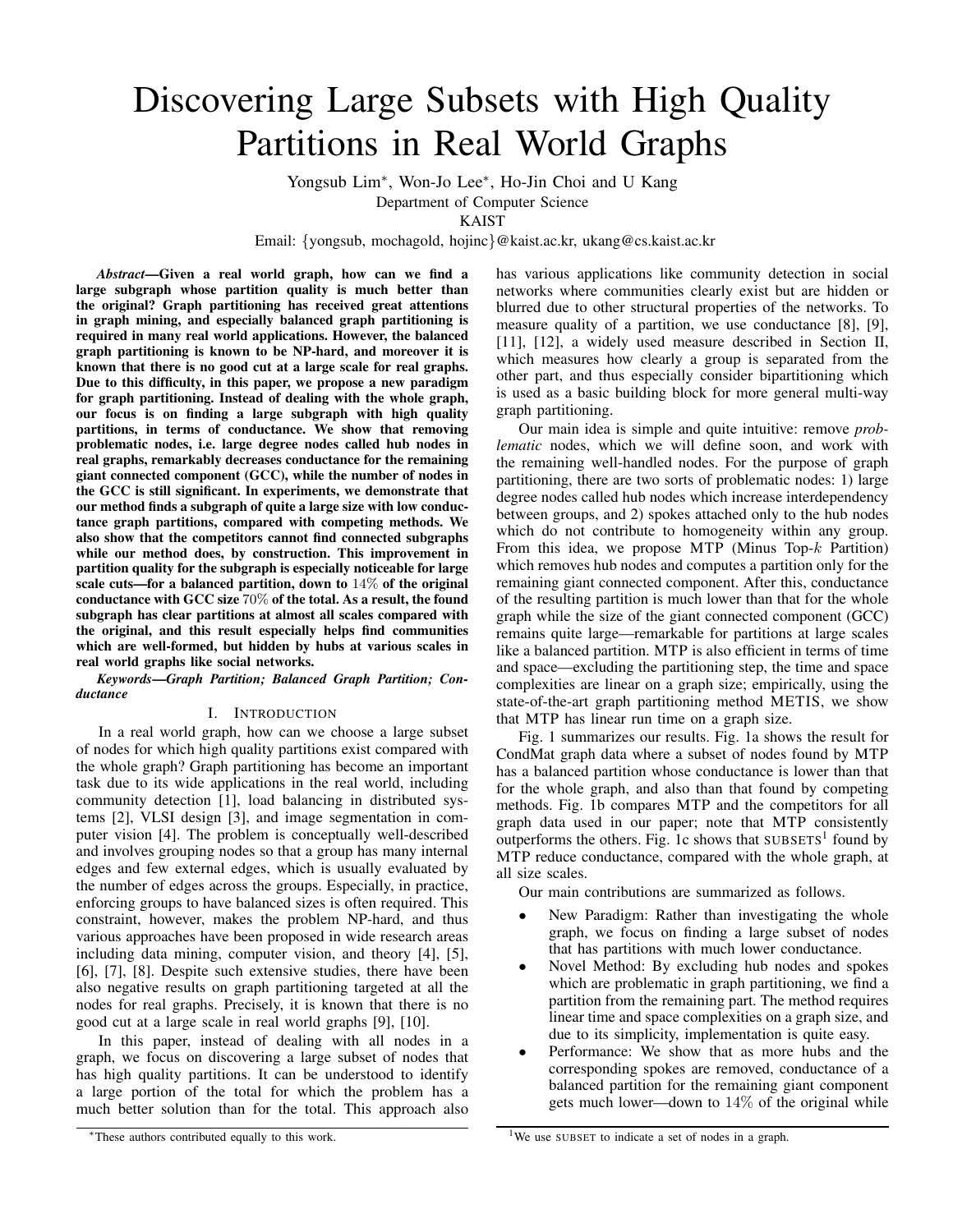

Fig. 1: Our proposed MTP method outperforms competitors. Here,  $|V|$  and  $\phi$  denote the number of nodes in the original graph and its conductance of a balanced partition by METIS, respectively. (a) Performance of MTP for CondMat graph data, compared with other competitors described in Section IV. For a balanced partition, the SUBSET found by MTP has significantly lower conductance than the whole graph and also lower than for SUBSETS found by the competitors. (b) Ratio of subset size vs. ratio of conductance for a balanced partition for each graph and each method. Each point chosen is the one having the minimum conductance among the results with a subset size ratio at least 0.7 in Fig. 7. Note that for all graphs, MTP finds quite a large subset whose conductance for a balanced partition is effectively reduced compared with that for the whole graph. In contrast, the competitors fail to find such subsets. (c) NCP plot for Flickr data showing that the SUBSET found by MTP has imbalanced partitions at various size scales with lower conductance than does the whole graph. Here,  $n = |V|$ . Details of the NCP plot is explained in Section II-A.

TABLE I: Symbol table.

| Symbol           | <b>Definition</b>                                       |
|------------------|---------------------------------------------------------|
| G                | a graph                                                 |
| V                | a set of nodes in the whole graph                       |
| $V_{\rm subset}$ | a set of nodes in the SUBSET                            |
| $\boldsymbol{n}$ | the number of nodes of the whole graph                  |
| m                | the number of edges of the whole graph                  |
| $\boldsymbol{k}$ | the number of hub nodes removed                         |
| Φ                | conductance of a balanced partition for the whole graph |
|                  | conductance of a balanced partition for the SUBSET      |

the GCC size remains 70% of the total. We also show that the found SUBSET has partitions with lower conductance than the whole graph at *all* size scales, in addition to the balanced case. The running time of MTP with the state-of-the-art graph partitioning method METIS is linear on a graph size.

The codes and data used in this paper are available at http://kdmlab.org/mtp. The rest of the paper is organized as follows. In Section II, we give brief preliminaries and discuss related work. We describe the proposed method MTP based on our main idea and discuss complexities of MTP in Section III. After presenting experimental results including comparison of MTP with other competitors in Section IV, we conclude in Section V. **Symbol Definite a**<br>  $\frac{1}{C}$  a graph  $\frac{1}{C}$  a graph  $\frac{1}{C}$  a graph  $\frac{1}{C}$  a graph  $\frac{1}{C}$  a set of nodes in the synter buse graph  $\frac{1}{C}$  becomes the syntech and the weak of a because of a band of particula

TABLE I lists the symbols used in this paper.

# II. BACKGROUND *A. Preliminaries*

*Graph Conductance:* Conductance is a metric widely used to evaluate the quality of a graph partition [11], [12]. Roughly, this is related to how fast a random walker starting in one group can move to another group. Thus, as connectivity of a group gets internally stronger and externally weaker, its



Fig. 2: Example of an NCP plot. This plot shows conductance changes of partitions into two groups at various scales. Recent work [9] reports that NCP plots of real world graphs exhibit V-shapes with the minimum at a small group size of  $10 \sim 100$ .

definition of conductance  $\varphi(A)$  for  $A \subseteq V$  is as follows.

$$
\varphi(A) = \frac{cut(A)}{\min \{vol(A), vol(\bar{A})\}},
$$

where  $cut(A) = |\{(u, v) \in E : u \in A, v \in \overline{A}\}|$  and  $vol(A) =$  $\sum_{u \in V} \deg(u)$ . Note that  $\varphi$  gets smaller as not only the number  $cut(A)$  of cross edges tends to be small but also two groups tend to have similar volumes. However, minimizing  $\varphi$  over  $A \subset V$  is known to be NP-hard [11]. This minimum value is called the graph conductance of G. Recent work reports that conductance shows the best performance in finding groundtruth communities [8].

*Network Community Profile (NCP) Plot [9]:* Given a graph, an NCP plot is a plot showing change of conductance over community sizes. Concretely, the  $x$ -axis corresponds to the community size and the  $y$ -axis to the corresponding conductance. In the original paper [9], drawing the NCP plot in a log-log scale, the authors observed the pattern that NCP plots of real world graphs form V-shapes where the valleys are found around community sizes of 10  $\sim$  100. This states the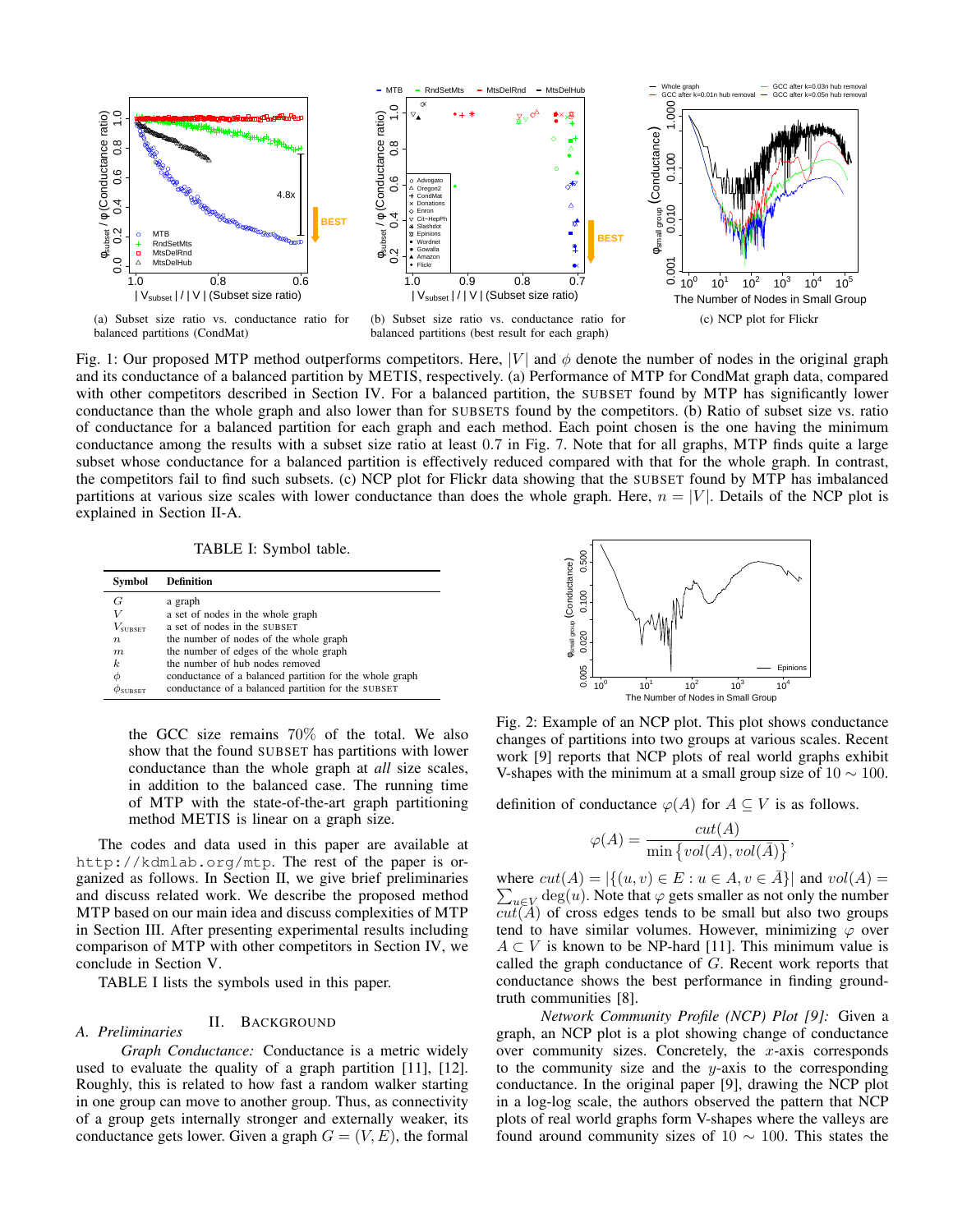important structural property of real world graphs that only at a small scale, a good partition exists. Fig. 2 shows an example of the NCP plot for Epinions graph data<sup>2</sup>. The point at  $x$  and  $y$  implies that  $y$  is conductance for a partition of two groups with sizes x and  $n - x$  where  $x \leq \lfloor n/2 \rfloor$ .

METIS*:* METIS is a graph partitioning method based on multilevel  $\ell$ -way partitioning algorithms [6], which is able to compute a balanced bipartition. The overall sequence of METIS consists of three phases: coarsening, initialpartitioning, and refining. In the coarsening phase, a graph is coarsened by aggregating nodes. Starting with the original graph  $G_0 = (V_0, E_0)$ , for every iteration, nodes in  $V_i$  are coalesced to form 'larger' nodes, resulting in  $V_{i+1}$  of a smaller size than  $V_i$ . In the initial-partitioning phase,  $\ell$ -way partitioning of  $G_T$  is computed, where T is the number of iterations in the first phase. Among several  $\ell$ -way partitioning algorithms [13], [14], METIS adopts a multilevel recursive bisection algorithm [6]. In the refining phase, graph  $G_T$  is projected to the original graph  $G_0$  by passing through  $G_{T-1}, G_{T-2},...G_1$ with refinement. A simplified version of Kernighan-Lin partitioning algorithm [15] which incrementally swaps nodes to reduce cross edges of the partitioning was used for the refinement [16], [17]. Recently, METIS has been improved in performance especially for power-law graphs [18].

#### *B. Related Work*

There have been a number of studies on graph partitioning, including METIS [6], spectral clustering [4], crossassociation [19], co-clustering [20], and label propagation [2], [21]. Despite different objective functions, they explicitly or implicitly share a common concept of partitioned groups: many intra-edges and few inter-edges.

*Overlapping Graph Partitioning:* Often, the problem allows or requires overlapping. For example, in community detection for social networks, it may be more natural that people belong to several communities. For overlapping graph partitioning, in recent years various methods have been proposed, including an axiom based method [22], a probabilistic model based method [23], a matrix factorization based method [24], and line grouping [25], [26].

*Balanced Graph Partitioning:* One issue frequently encountered in practice for graph partitioning is about balancing sizes of partitioned groups. To handle this size constraint, researchers have proposed various metrics such as normalized cut [4], ratio cut [7], and conductance [11]. In general, directly optimizing such metrics is NP-hard, and thus many approximate algorithms and heuristics have been developed [7], [4], [27]. However, since they were not designed for strict balancing, optimizing those metrics often results in quite imbalanced partitioning. More strictly balanced partitioning has been also studied theoretically [28], [29] and empirically [6], [30], [31]. Recently, the problem for graph streams has been also studied [32], [33], [34], [35].

*No Good Partition at Large Scale:* Despite numerous graph partitioning methods, it has been shown in several studies [36], [9] that there is no good cut for real graphs at a large scale. One reason is that the degree distribution of real world graphs is heavy-tailed [37], [38], implying the existence of hub nodes that may seriously contribute to a large number of cross edges. Rather than finding a good cut in real



Fig. 3: Comparison of degree distributions of the original graph and GCC after removing k hub nodes for Epinions graph data. Here, k is set to  $1\%$  of the total nodes in the original graph. Note that in the original graph, there exist hub nodes with extremely large degrees while in the reduced graph, there are no such nodes.

graphs, researches aimed at finding and evaluating ground-truth communities have been also done with various approaches [8], [39], [40], [41], [42].

*Exploiting Hub Nodes:* Recently, to analyze graph structure, there have been several studies that exploit the characteristic of the existence of hub nodes. Siganos et al. [43] proposed a method to group hub nodes first and recursively attach the remaining nodes, resulting in a hierarchical grouping model of a graph. In another study [42], the authors observed that the assortativity coefficient of ground-truth communities can be different from that of the whole graph, and proposed edge-weighting methods to decrease the influence of disassortative edges (e.g. hub-spoke edges), leading to finding communities with high similarity to the ground-truth. Other work [44], [45], sharing a basic idea with our work, was done on graph compression. They proposed an ordering method called SlashBurn that places hub nodes in front, and disconnected nodes appearing due to hub removal in back. These methods regard that hub nodes are few but play a considerably important role in graph structure, and thus specially handle such a property of the hubs. However, they focused on quickly shattering graphs by removing the hub nodes, and there was no discussion about graph partitioning after their removal. In this paper, following such a basic idea to analyze a graph having a heavy-tailed degree distribution, we show that removing hub nodes remarkably decreases conductance values of partitions of the remaining graph. SlashBurn was applied to other related tasks including graph summarization [46] and graph visualization [47].

# III. PROPOSED <sup>M</sup>ETHOD *A. Motivation*

One well-known characteristic of many real world graphs is that the degree distribution is heavy-tailed. This is distinct from a random graph with an exponential degree distribution. This implies that there exist hub nodes having very large degrees. In graph partitioning, particularly that with balancing, these hub nodes become seriously problematic: due to their diverse neighbors, assigning them to one group would greatly increase interdependency between groups.

Recent work shows that real world graphs are easily shattered by removing hub nodes [44]. Concretely, removing the hub nodes results in a giant connected component of a significant size, and many disconnected components of very

<sup>2</sup>http://snap.stanford.edu/data/index.html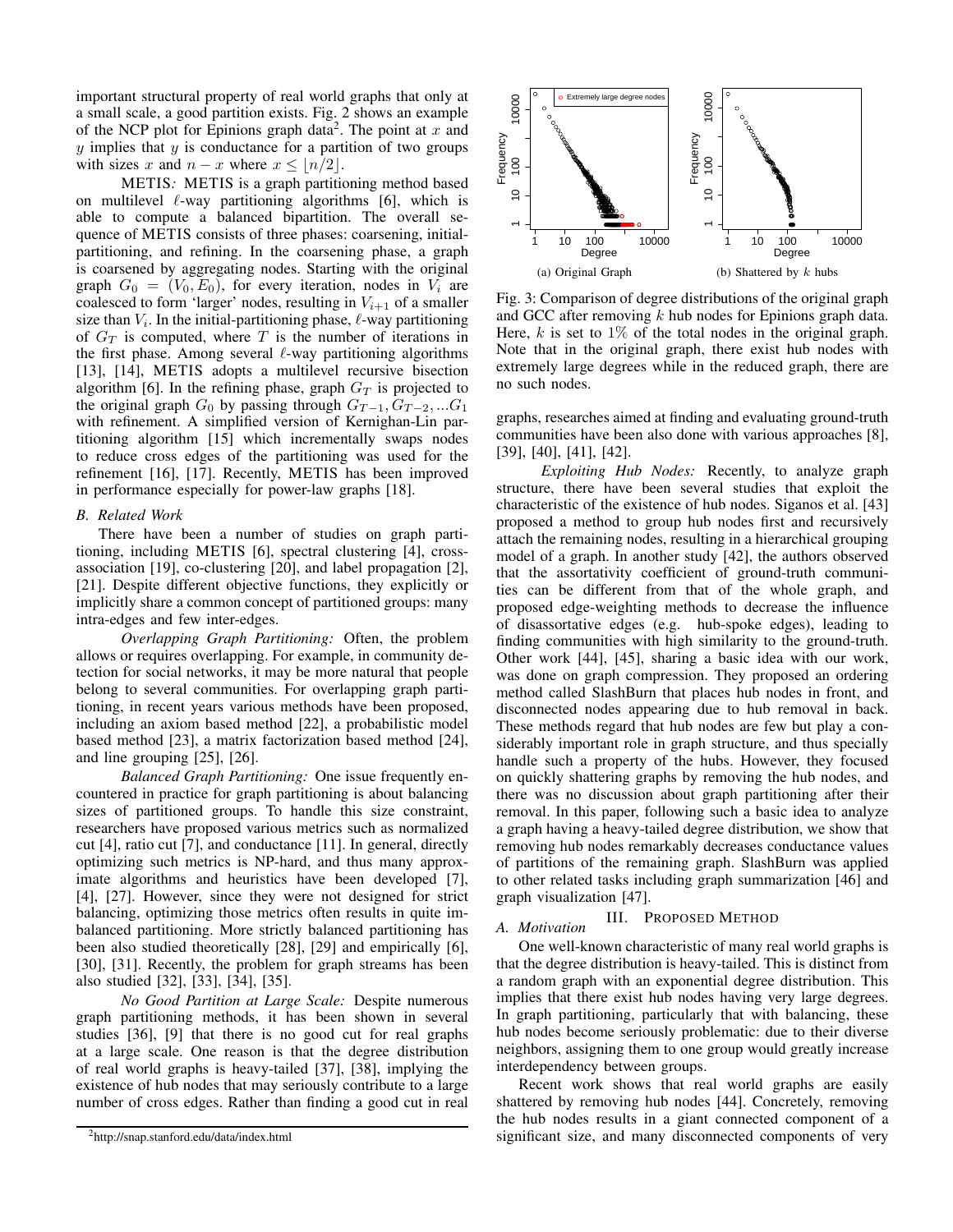

*Giant Connected Component*

Fig. 4: Illustration of our main idea. We envision a graph consisting of three parts: hub nodes, the giant connected component and disconnected components appearing after hub nodes are removed. The dashed lines represent the edges removed with removal of hubs. Note that after removing the hub nodes, the corresponding giant connected component has a much clearer partition.

small sizes. Although the giant connected component has a structure of hub nodes similar to the whole graph, we observe that there is no hub node with an extremely large degree, as shown in Fig. 3. This observation motivated us to exploit the hubs and disconnected components for high quality partitions. Below, we explain our method, called Minus Top-k Partition (MTP), to find a large subset of nodes for which high quality partitions exist.

#### *B. Minus Top-*k *Partition (*MTP*)*

The main idea of MTP is to envision a graph as a collection of three parts: hub nodes, spokes only attached to the hub nodes, and the remaining part. Here, the spokes correspond to disconnected components and the remainders correspond to the giant connected component (GCC) after removing the hub nodes. Let  $[n] = \{1, \ldots, n\}$  and  $G(U)$  is the induced subgraph of  $U \subseteq V$ . If we remove the set H of hub nodes from a graph, the graph is divided into a set of  $p$  connected components  $CCSET = \{CC_i \subset V \setminus H : i \in [p]\}$ , satisfying

- $CC_1, \ldots, CC_p$  are mutually disjoint sets.
- For every  $i \in [p]$  and any pair  $(u, v) \in (CC_i)^2$ , there is a path between u and v in  $G(CC<sub>i</sub>)$ .
- For every pair  $(i, j) \in [p]^2$  and any pair  $(u, v) \in$  $CC_i \times CC_j$ , there is no path between u and v in  $G(V\backslash H)$ .

Then, GCC and spokes are formally defined as follows:

$$
GCC = \underset{CC \in CCSET}{\text{argmax}} |CC|,
$$
  
SPOKES = V \ (H \cup GCC).

The hub nodes become a major obstacle in finding a good partition because their diverse connectivity makes partitioned groups have high interdependency. Our approach is to exclude those problematic nodes and take the remaining giant connected component as a subgraph for which we hope to obtain a high quality partition (see Fig. 4).

MTP first finds and removes the top- $k$  hub nodes from a graph. As a result, the graph is shattered into a number of connected components as described above. Next, MTP finds the GCC among them, which can be done using a standard

### Algorithm 1 Minus Top- $k$  Partition (MTP)

**Input:** Graph  $G$ , the number of removed hubs  $k$ . **Output:** SUBSETPARTITION  $(A, B)$ .

- 1: Find the top- $k$  high degree nodes in  $G$ .
- 
- 2: Remove them from G.
- 3: Find the giant connected component (GCC).
- 4: Partition the GCC into  $(A, B)$ .
- 5: Return  $(A, B)$ .

graph traversal algorithm like the breadth first search (BFS). Last, it computes a partition  $(A, B)$  for the GCC, and then outputs  $(A, B)$ . Although any partitioning method can be applied, in this paper we use METIS, which is considered the state-of-the-art graph partitioning method [9]. Algorithm 1 describes the whole MTP procedure.

MTP is simple, intuitive, and easily implementable. As described in Section IV, MTP discovers a SUBSETPARTITION, a partition of a subgraph, with quite low conductance. Moreover, we compare MTP with other baseline methods to demonstrate non-triviality of our results. We will see that the baseline methods are not effective in reducing conductance, or that they choose a subgraph consisting of many small connected components for which a partition is not very meaningful.

#### *C. Complexity Analysis*

Our proposed method MTP is quite efficient in terms of time consumption and space usage. Excluding the partitioning step, the time complexity and the space complexity of MTP are linear on a graph size:  $O(n+m)$  and  $O(n)$ , respectively. The detailed analysis is given below.

*Lemma 1:* The time complexity of MTP excluding the partitioning step is  $O(n + m)$ .

*Proof:* Without computing a partition, MTP consists of the two main steps: 1) removing the top- $k$  hub nodes, and 2) identifying the giant connected component. Step 1) involves finding the top-k hub nodes which can be done in  $O(n)$  using Hoare's selection algorithm [48]; Step 2) is done by finding connected components using a standard graph traversal algorithm like the breath-first search (BFS), which takes  $O(n+m)$ . Hence, the total time complexity excluding the partitioning step becomes  $O(n + m)$ .

Although we exclude the partitioning step in the analysis since its time complexity varies with algorithms used, we empirically show in Section IV that MTP with METIS is fast.

The next lemma states the space complexity of MTP.

*Lemma 2:* The space complexity of MTP excluding the partitioning step is  $O(n)$ .

*Proof:* As we stated, MTP involves the two main computation steps: running the selection algorithm for the first k largest degree nodes, and running a connected component algorithm. In the first step, computing degrees of nodes require  $O(n)$  space, and Hoare's selection algorithm require no additional space; in the second step, finding connected components requires  $O(n)$ . Combining all the space requirements, the lemma is proved.

#### IV. EXPERIMENTS

In this section, experimental results are used to answer:

Q1 How low conductance does a SUBSETBALPARTI- $TION<sup>3</sup>$  by MTP have compared with the whole graph and with other naive methods? (Answers in Observation 1 and 3)

<sup>&</sup>lt;sup>3</sup>a balanced partition for a subset of nodes.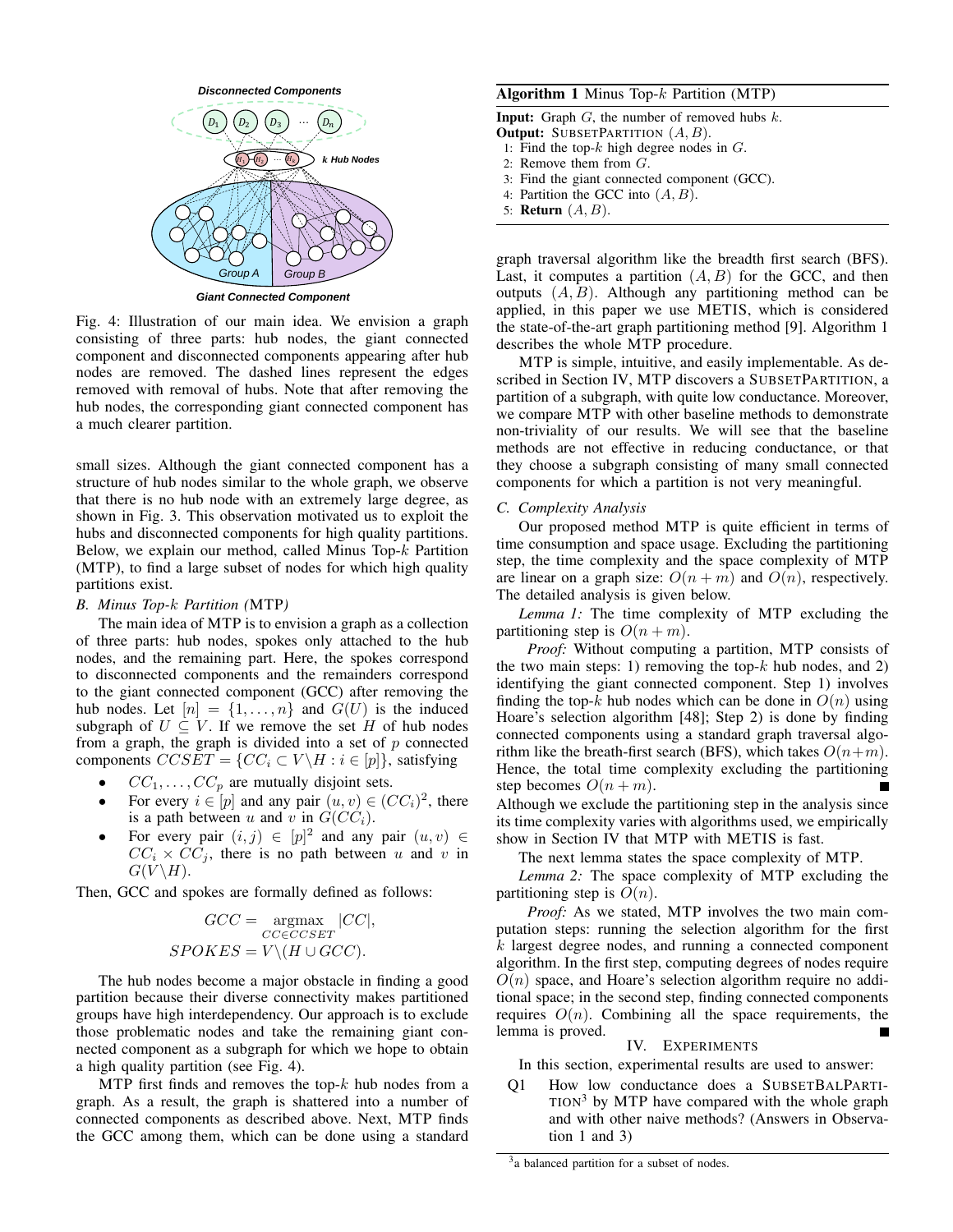TABLE II: Summary of the graphs used in our experiments. The number of nodes and edges are counted after taking the giant connected component with removing direction, weights, and self-edges.

| Graph                  | <b>Nodes</b> | <b>Edges</b> | <b>Description</b>       |
|------------------------|--------------|--------------|--------------------------|
| Advogato <sup>1</sup>  | 5.054        | 49,821       | Trust network            |
| Oregon $2^2$           | 11.461       | 32,730       | Router connections       |
| CondMat <sup>2</sup>   | 21.363       | 91.286       | Collaboration network    |
| Donations <sup>3</sup> | 23,033       | 877,625      | Who donated whom         |
| Enron <sup>2</sup>     | 33.695       | 180,810      | Enron email data         |
| $Cit$ -Hep $Ph2$       | 34.401       | 420.784      | Citation network         |
| Slashdot <sup>1</sup>  | 51,083       | 116,573      | Reply network            |
| Epinions <sup>2</sup>  | 75,877       | 405,739      | Trust network            |
| Wordnet <sup>1</sup>   | 142,505      | 642.207      | Word association network |
| Gowalla <sup>2</sup>   | 196.591      | 950,327      | Online social network    |
| Amazon <sup>2</sup>    | 334,863      | 925,872      | Co-purchasing network    |
| Flickr <sup>4</sup>    | 404,733      | 2,110,078    | Social network in Flickr |

<sup>1</sup> http://konect.uni-koblenz.de <sup>2</sup> http://snap.stanford.edu/data/index.html <sup>3</sup>http://download.srv.cs.cmu.edu/∼mmcgloho/fec/data/fec\_data.html

4 http://www.flickr.com



Fig. 5: Degree distributions of some graphs described in TABLE II. Note that all the data used, exhibits heavy-tailed degree distributions, which means that our main assumption of the existence of hub nodes holds. The other graphs not shown here also show similar patterns.

- Q2 How do conductance values of SUBSETBALPARTI-TIONS found by MTP change over increasing  $k$ ? (Answer in Observation 2)
- Q3 How low conductance do SUBSETPARTITIONS by MTP at various size scales have compared with the whole graph? (Answer in Observation 4)
- Q4 How fast is MTP? (Answer in Observation 5)

#### *A. Settings*

To verify our method, we gathered graph data from diverse domains such as social networks, collaboration networks, internet connections, and word association. We took only the giant connected component from each graph and made them have no direction, weight, and self-edges. The statistics and brief description of the graph data are presented in TABLE II. Fig. 5 shows degree distributions of some of the graphs. All of them follow heavy-tailed distributions, which means that our assumption of the existence of hub nodes holds.

For partitioning, we use the METIS library of version 5.1.0 given at http://glaros.dtc.umn.edu/gkhome/views/metis.

#### *B. Performance of* MTP

Now, we show how good SUBSETBALPARTITION MTP discovers through extensive experiments. We examine conductance of SUBSETBALPARTITIONS found by MTP over the number  $k$  of removed hub nodes. To this end, while varying  $k$ from 0 to 0.1 with interval 0.001, we 1) remove  $|kn|$  number of hub nodes from each graph, 2) run METIS to obtain a balanced partition for the giant connected component, and 3) compute conductance for the partition. Note that  $k = 0$  implies applying METIS to the whole graph.

*Observation 1 (High Quality* SUBSETBALPARTITION*):* Conductance of a SUBSETBALPARTITION discovered by MTP is effectively lower than that of a balanced partition for the whole graph.

*Observation 2 (Better as* k *Gets Larger):* As the number  $k$  of removed hub nodes gets larger, quality gap between a SUBSETBALPARTITION by MTP and a global balanced partition gets much significant. The conductance of the SUB-SETBALPARTITION is down to 14% of the global one with SUBSET size 70% of the total.

Fig. 6 shows changes of conductance of SUBSETBALPAR-TITIONS by MTP and sizes of the corresponding SUBSETS over the number  $k$  of removed hub nodes. In general, the conductance of the SUBSETBALPARTITIONS is smaller than that for the whole graph. Notably, as  $k$  gets larger, the conductance gap gets much significant, which is consistently exposed by all the used graphs.

We note that size decreases of the SUBSETS are positively correlated with conductance decreases of the corresponding SUBSETBALPARTITIONS. For example, the conductance decrease of a SUBSETBALPARTITION is most remarkable in Oregon2 whose SUBSET size is dramatically reduced over  $k$ while Cit-HepPh graph shows the opposite example. Moreover, for all cases, the conductance decrease is much significant compared with the SUBSET size decrease. For example, compared with METIS applied to the whole graph, MTP finds a SUBSET of a size at least 80% of the total, but conductance of the corresponding SUBSETBALPARTITION becomes less than half of the original.

Next, we demonstrate the non-triviality of MTP by comparing with other competitors to find a SUBSETBALPAR-TITION. Below, the competitors that we consider here are described.

- RndSetMts: Select a random subset of nodes, and apply METIS to that set.
- MtsDelRnd: Compute a balanced partition for the whole graph using METIS, and randomly remove the same number of nodes from each group.
- MtsDelHub: Compute a balanced partition for the whole graph using METIS, and remove the same number of hub nodes from each group.

*Observation 3 (Non-triviality of* MTP*):* The competitors for finding a SUBSETBALPARTITION do not decrease conductance effectively, or they result in SUBSETS consisting of the giant connected component of an insignificant size and many disconnected components of very small sizes.

Fig. 7 shows the comparison of the SUBSETBALPARTI-TIONS computed by MTP and the three competitors described above. Given  $k$ , the results of RndSetMts and MtsDelRnd are computed by running the methods 10 times and taking averages of the 10 conductance values. For all the competitors, we exclude results if the corresponding SUBSET for which the conductance is computed has a giant connected component of a size less than half of the SUBSET size since the case is less meaningful to compute a balanced partition.

Overall, MTP results in SUBSETBALPARTITIONS with much smaller conductance than those made by competitors,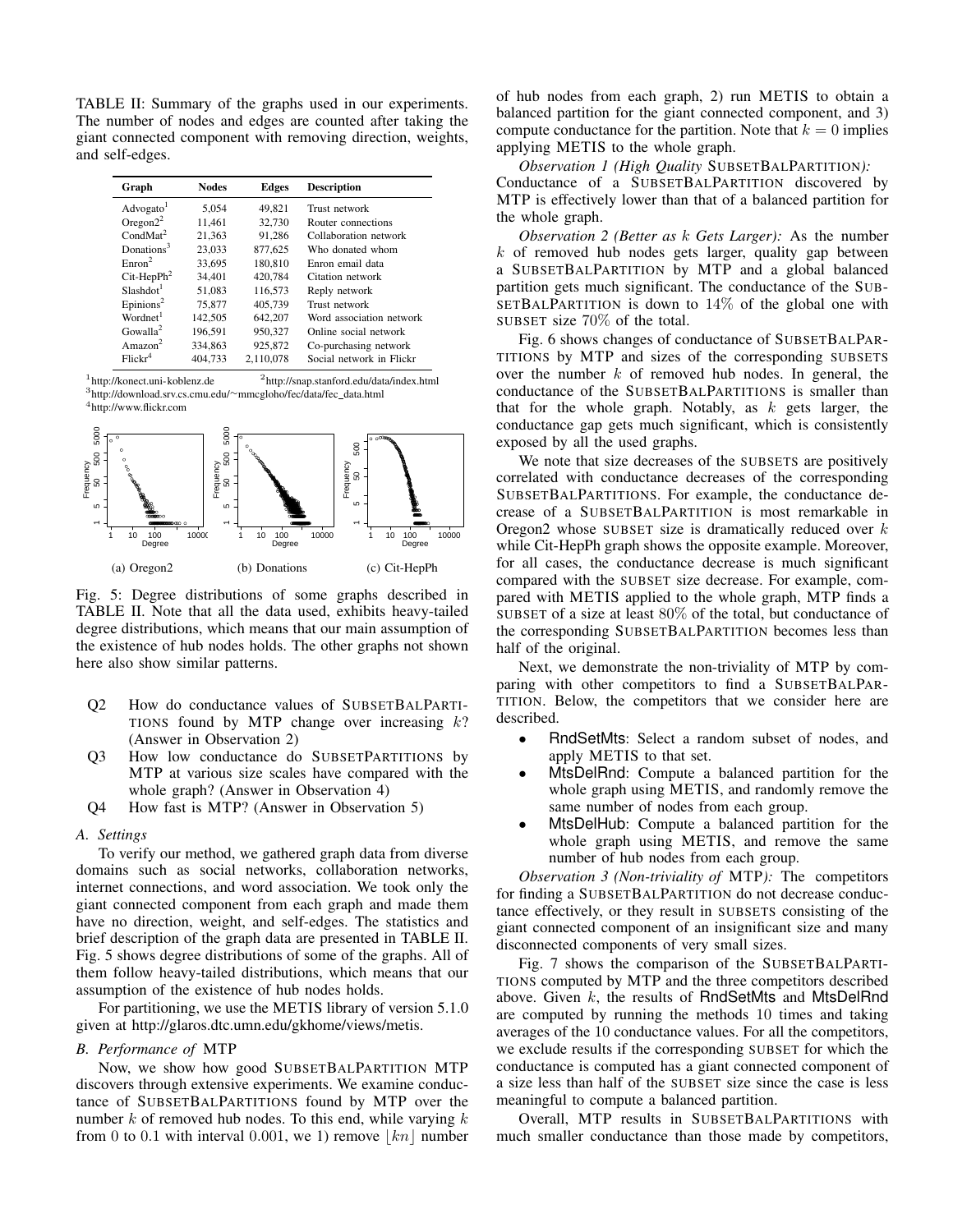

Fig. 6: MTP finds a large subset of nodes whose conductance for balanced partition is fairly reduced compared with that for the whole graph. For each plot,  $k$  denotes the number of hub nodes removed; the red dot denotes conductance computed by METIS for the whole graph; the black line denotes the conductance  $\phi_{\text{SUBSET}}$  of the SUBSETBALPARTITIONS; and the blue line denotes the ratio of subset sizes over n. Note that the red dot also corresponds to the case of MTP with  $k = 0$ . Overall, conductance consistently decreases as  $k$  gets larger, and its amount is larger than the decrease of SUBSET sizes.



Fig. 7: MTP outperforms competitors in terms of conductance of a SUBSETBALPARTITION. For RndSetMts and MtsDelRnd involving random processes, each value is computed by the average of results over 10 trials. Note that if the GCC of a computed SUBSET is of a size less than half of the subset size, it is not presented. This is because the case is less meaningful to compute a balanced partition. For example, in CondMat, only the black line is cut off, and in extreme cases like Oregon2, there is no black line at all in the plot. Overall, RndSetMts and MtsDelRnd are not effective in reducing the conductance. Although MtsDelHub seems to reduce the conductance effectively for a few graphs, its corresponding GCC size decreases very rapidly (Fig. 8), implying that the computed SUBSET consists of many small connected components.

especially as  $k$  gets larger (e.g., in CondMat), MTP is  $4.8x$ better than RndSetMts, 6.1x better than MtsDelRnd, and 1.9x better than MtsDelHub. Although RndSetMts finds SUBSET-BALPARTITIONS with low conductance for some graphs like Amazon, MTP still outperforms it. The best result for each method and each graph in Fig. 7, is shown in Fig. 1b.

Fig. 8 shows sizes of GCCs in SUBSETS found by the four methods. None of the competitors find a connected SUBSET at all, while SUBSETS by MTP are always connected by construction. For RndSetMts and MtsDelRnd, their GCCs in computed SUBSETS are quite large, but the corresponding conductance values are not reduced effectively (Fig. 7). Especially, the GCC size of a SUBSET by MtsDelHub decreases fast with increasing  $k$ , implying that the SUBSET consists of small connected components in which a balanced partition becomes less meaningful.

#### *Observation 4 (Good Partitions at All Scales):* A

SUBSET found by MTP has partitions at all scales whose conductance is lower than that of the whole graph at the same scales.

Fig. 9 depicts Network Community Profile (NCP) plots, which we explained in Section II, for SUBSETS found by MTP with  $k \in \{0, 0.01n, 0.03n, 0.05n\}$  for each graph. Each line corresponds to an NCP plot for the SUBSET obtained with the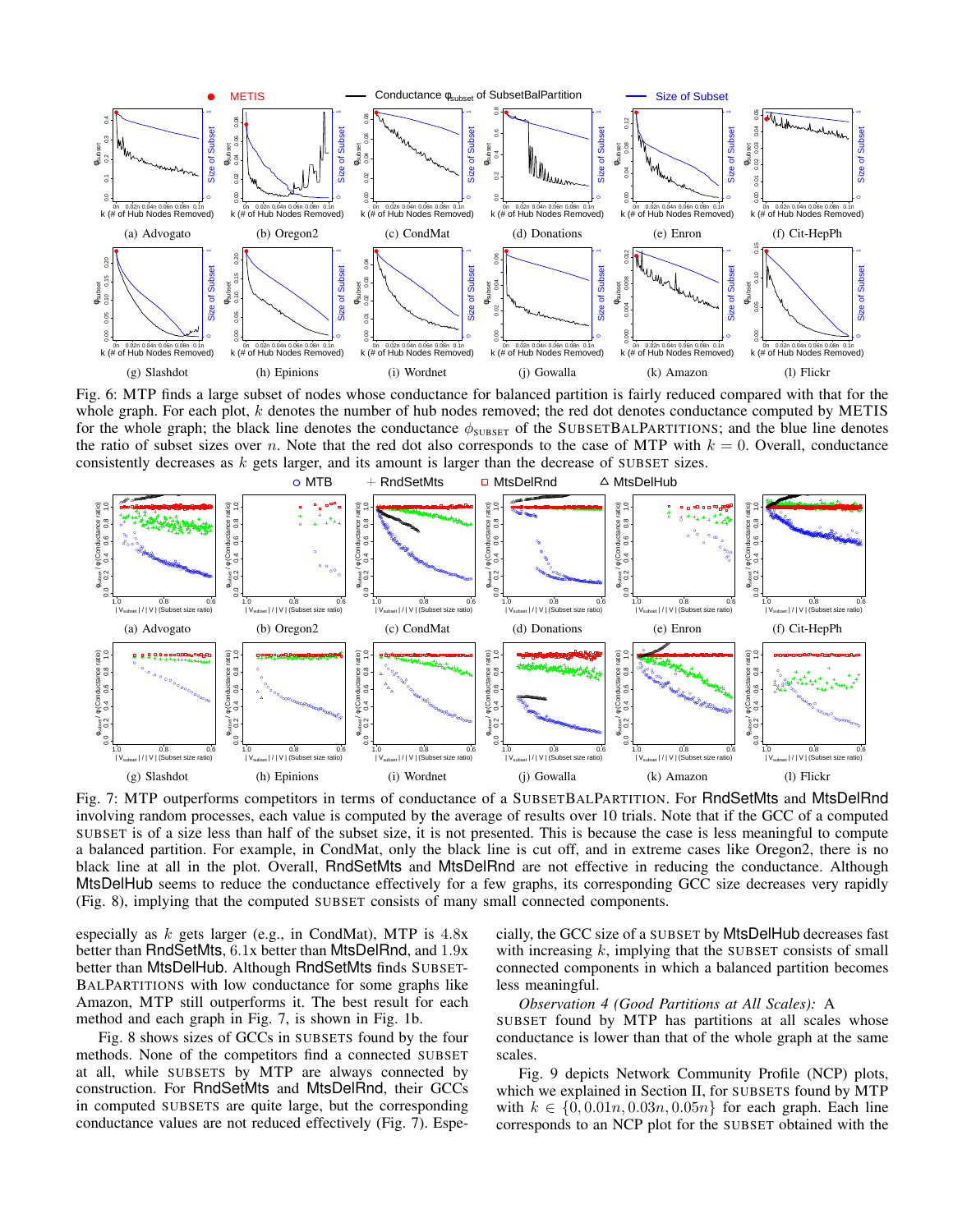

Fig. 8: MTP finds a connected SUBSET by construction while SUBSETS by competitors are disconnected. The plots show sizes of GCCs belonging to the SUBSETS found by each method. By construction, SUBSETS by MTP are always connected, leading to the value of 1. For RndSetMts and MtsDelRnd, the decrease of the GCC size is linear. On the other hand, for MtsDelHub, the GCC size dramatically decreases, which means that the subsets found become less meaningful even though it has a balanced partition with low conductance. The graphs not shown here also exhibit similar patterns.



Fig. 10: MTP runs in linear time on the number of edges in a graph. We use principal submatrices of the adjacency matrix of the Flickr graph data.

specified  $k$ . From the figure, we observe that an NCP plot gets lower as  $k$  becomes larger. For most of the graphs, the NCP plots are clearly separated—it is remarkable especially for Slashdot, Wordnet and Flickr. This means that MTP finds a SUBSET in which partitions at various scales have lower conductance compared with those for the whole graph at the same scales. In other words, the found SUBSET by MTP is partitioned much clearly compared with the whole graph at any scale while keeping V-shape patterns observed in real world graphs.

*Observation 5 (Linear Running Time):* Running time of MTP is linear on the number of edges in a graph.

With METIS used for the partitioning step, the running time of MTP is linear on the number of edges in a graph as shown in Fig. 10. We took principal submatrices of the adjacency matrix of Flickr to make graphs with appropriate sizes.

#### V. CONCLUSION

In this paper, we propose MTP, a simple, elegant, and fast method for finding a subset of nodes providing high quality partitions in real world graphs. The main contributions of this work are the followings.

- New Paradigm: Instead of finding a global partition, we focus on finding a large subgraph for which we can find partitions with significantly lower conductance.
- Novel Method: We propose a simple, elegant, and linear time method, called MTP, to find high quality SUBSETPARTITIONS. It removes hub nodes and related disconnected components, and computes a partition only for the giant connected component.
- Performance: We show that in general, MTP discovers a SUBSET of a significant size with lower conductance than the whole graph for a balanced partition, down to 14% of the original conductance with a SUBSET of size 70% of the total. We also show that in a SUBSET by MTP, conductance of partitions at various scales is lower compared with the whole graph. Lastly, MTP runs in linear time on a graph size.

Research on graph partitioning can benefit significantly from the high quality SUBSETPARTITIONS, simplicity, and ease of implementation provided by MTP. Future research directions include scaling up the graph partitioning methods for very large graphs, using distributed systems.

#### ACKNOWLEDGMENT

This work was supported by the IT R&D program of MSIP/IITP. [10044970, Development of Core Technology for Human-like Self-taught Learning based on Symbolic Approach].

#### **REFERENCES**

- [1] S. Fortunato, "Community detection in graphs," *Physics Reports*, vol. 486, no. 3, pp. 75–174, 2010.
- [2] J. Ugander and L. Backstrom, "Balanced label propagation for partitioning massive graphs." in *WSDM*, 2013.
- [3] A. Sen, H. Deng, and S. Guha, "On a graph partition problem with application to vlsi layout." *Inf. Process. Lett.*, vol. 43, no. 2, pp. 87–94, 1992.
- [4] J. Shi and J. Malik, "Normalized cuts and image segmentation," *PAMI*, vol. 22, no. 8, pp. 888–905, 2000.
- [5] J. Naor and R. Schwartz, "Balanced metric labeling." in *STOC*, 2005.
- [6] G. Karypis and V. Kumar, "Multilevel k-way partitioning scheme for irregular graphs." *J. Parallel Distrib. Comput.*, vol. 48, no. 1, pp. 96– 129, 1998.
- [7] S. Wang and J. M. Siskind, "Image segmentation with ratio cut," *PAMI*, vol. 25, no. 6, pp. 675–690, 2003.
- [8] J. Yang and J. Leskovec, "Defining and evaluating network communities based on ground-truth." in *ICDM*, 2012.
- [9] J. Leskovec, K. J. Lang, A. Dasgupta, and M. W. Mahoney, "Statistical properties of community structure in large social and information networks," in *WWW*, 2008.
- [10] ——, "Community Structure in Large Networks: Natural Cluster Sizes and the Absence of Large Well-Defined Clusters," Tech. Rep., Oct. 2008.
- [11] R. Kannan, S. Vempala, and A. Vetta, "On clusterings: Good, bad and spectral," *J. ACM*, vol. 51, no. 3, pp. 497–515, 2004.
- [12] S. E. Schaeffer, "Graph clustering," *Computer Science Review*, vol. 1, no. 1, pp. 27–64, 2007.
- [13] C. Fiduccia and R. Mattheyses, "A linear-time heuristic for improving network partitions," *Design Automation, 1982. 19th Conference on*, pp. 175–181, June 1982.
- [14] B. Hendrickson and R. W. Leland, "A multi-level algorithm for partitioning graphs." *SC*, vol. 95, p. 28, 1995.